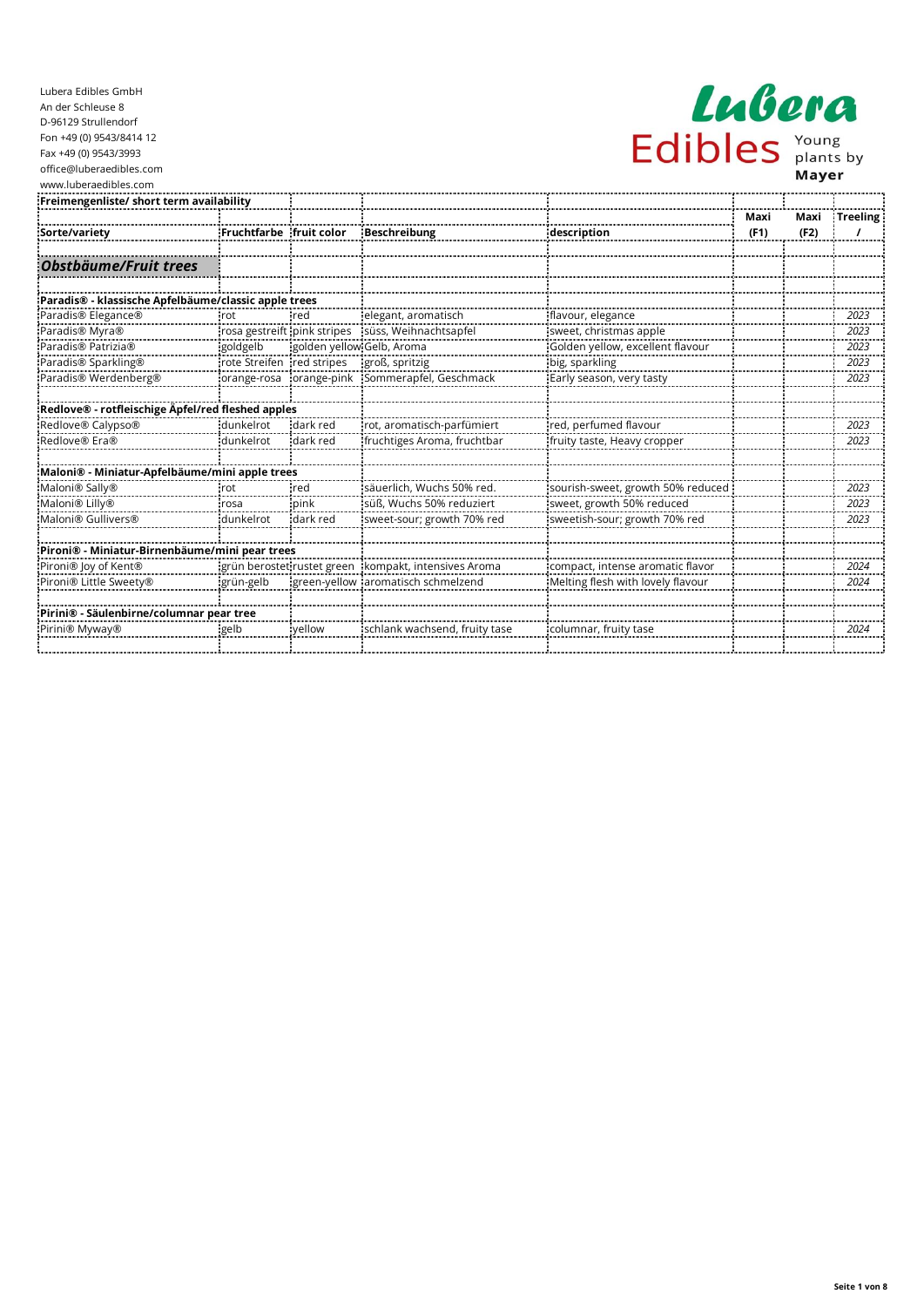| Freimengenliste/ short term availability                                              |                         |            |                                                     |                                        |                  |                |                 |
|---------------------------------------------------------------------------------------|-------------------------|------------|-----------------------------------------------------|----------------------------------------|------------------|----------------|-----------------|
|                                                                                       |                         |            |                                                     |                                        | Maxi             | Maxi           | <b>Treeling</b> |
| Sorte/variety                                                                         | Fruchtfarbe fruit color |            | <b>Beschreibung</b>                                 | description                            | (F1)             | (F2)           | $\prime$        |
|                                                                                       |                         |            |                                                     |                                        |                  |                |                 |
| Beerenobst/Strauchobst - soft fruits/fruit shrubs                                     |                         |            |                                                     |                                        |                  |                |                 |
|                                                                                       |                         |            |                                                     |                                        |                  |                |                 |
| Lowberry® - kompaktes Beerenobst/dwarf soft fruits                                    |                         |            |                                                     |                                        |                  |                |                 |
| Lowberry® Goodasgold®                                                                 | gelb                    | yellow     | goldgelb, kompakt <100cm                            | golden, compact <100cm                 | $\overline{0}$   | 2.640          |                 |
| Lowberry® Little Sweet Sister®                                                        | rot                     | red        | sehr früh, kompakt <100cm                           | very early, compact<100cm              | 0                | 23.000         |                 |
| Lowberry® Baby Dwarf® dwarf                                                           | rot                     | red        | extrem kompakt <50cm                                | very compact <50cm                     | $\overline{0}$   | 5.480          |                 |
| Lowberry® Little Black Prince®                                                        | schwarz                 | black      | kompakt <100cm; fruchtbar                           | compact <100cm, Heavy cropper          | 0                | 13.200         |                 |
| Lowberry® Little Blue Wonder®                                                         | hellblau                | blue       | kompakt <80cm, Geschmack                            | compact <80cm, taste, blooms           | 0                | $\mathbf 0$    |                 |
| Lowberry® Little Black Sugar®                                                         | schwarz                 | black      | s. süß, gesund, <100cm                              | sweet, healthy, <100cm                 | 2.640            | 2.640          |                 |
| Lowberry® Little Helpers®                                                             | schwarz                 | black      | kompakt, Blüte, Herbstgfärbung                      | compact, flowers, autumn foliage       | 5.280            | $\Omega$       |                 |
|                                                                                       |                         |            |                                                     |                                        |                  |                |                 |
| sommertragende Himbeeren/floricane raspberries                                        |                         |            |                                                     |                                        |                  |                |                 |
| Algonquin                                                                             | rot                     | red        | Optik, Ertrag                                       | appearance, High yielding              | 2.200            | $\mathbf 0$    |                 |
| <b>Black Jewel</b>                                                                    | schwarz                 | black      | schwarz, spez. Exot. Aroma                          | Black raspberry with spines            | 0                | 5.280          |                 |
| Glen Ample <sup>(S)</sup>                                                             | rot                     | red        | früh, große Früchte                                 | early, big fruits                      | 0                | 21.120         |                 |
| Glen Coe                                                                              | violett                 | purple     | violett, spezielles exot. Aroma                     | special exotic flavour, spinless canes | 0                | 0              |                 |
| <b>Malling Promise</b>                                                                | rot                     | red        | Robust, Ertrag                                      | strong, High yielding                  | $\mathbf 0$      | 10.560         |                 |
| Meeker                                                                                | rot                     | red        | robust, wüchsig                                     | strong, vigorous                       | $\mathbf 0$      | 2.640          |                 |
| Preussen                                                                              | rot                     | red        | spät, starkwachsend                                 | late, vigorous                         | 0                | $\mathbf 0$    |                 |
| Rusilva                                                                               | rot                     | red        | rot, starkwachsend, Remontierneigu strong, vigorous |                                        | 4.500            | $\mathbf 0$    |                 |
| Sanibelle®                                                                            | dunkelrot               | dark red   | resistent gegen Wurzelfäule                         | resistant to phythophthora             | 0                | $\Omega$       |                 |
| Schönemann                                                                            | rot                     | red        | spät, starkwachsend                                 | late, vigorous                         | 0                | $\mathbf 0$    |                 |
| Summer Chef®                                                                          | rot                     | red        | das beste Aroma, gesund                             | best flavour, healthy                  | 0                | 21.120         |                 |
| TulaMagic® fruatfri <sup>(5)</sup>                                                    | rot                     | red        | Geschmack, robust                                   | taste, strong                          | $\mathsf 0$      | 5.280          |                 |
| Tulameen                                                                              | rot                     | red        | Geschmack, Ertrag                                   | taste, High yielding                   | $\mathbf 0$      | $\mathbf 0$    |                 |
| Valentina®                                                                            | apricot                 | apricot    | apricotfarben, Ertrag                               | apricot, High yielding                 | 0                | 1.440          |                 |
| Willamette                                                                            | dunkelrot               | dark red   | pflegeleicht, robust                                | easy care, strong                      | 0                | 31.680         |                 |
|                                                                                       |                         |            |                                                     |                                        |                  |                |                 |
| herbsttragende Himbeeren/primocane raspberries<br>Aroma Queen® aromque <sup>(S)</sup> |                         |            |                                                     |                                        | $\overline{0}$   | $\Omega$       |                 |
|                                                                                       | rot                     | red        | robust, Ertrag                                      | strong, yield                          | 0                | 10.560         |                 |
| Autumn Bliss                                                                          | rot                     | red        | gesund, pflegeleicht<br>Optik, Geschmack            | healthy, easy care                     | 0                | 3.960          |                 |
| Primeberry® Autumn Belle®<br>Primeberry® Autumn First®                                | rot<br>rot              | red<br>red | Geschmack, sehr zuverlässig                         | appearance, taste                      | 0                | 5.280          |                 |
| Bella Aromatica®                                                                      |                         | red        |                                                     | taste, yields 100%                     | $\mathbf 0$      | 5.280          |                 |
| Boheme                                                                                | rot<br>rot              | red        | Optik, robust<br>einfach, gesund                    | appearance, strong<br>easy, healthy    | 0                | $\mathbf 0$    |                 |
| Primeberry® Autumn Chef®                                                              | rot                     | red        | die beste Herbsthimbeere                            | the best primocane raspbeery           | $\overline{0}$   | 5.280          |                 |
| Groovy <sup>®</sup>                                                                   | rot                     | red        | gelblaubig, auffallend anders                       | yellow leafes, strikingly different    | $\mathsf 0$      | 960            |                 |
| Heritage                                                                              | rot                     | red        | robust, Optik                                       | strong, appearance                     | 0                | 26.400         |                 |
| Himbo Top® rafzaqu <sup>(S)</sup>                                                     | rot                     | red        | Ertrag, Optik                                       | yield, appearance                      | 0                | 13.200         |                 |
| Primeberry® Autumn Happy®                                                             | rot                     | red        | Größe, dornenlos                                    | size, spineless                        | 0                | 2.640          |                 |
| Pokusa <sup>(S)</sup>                                                                 | rot                     | red        | Größe, Optik                                        | size, appearance                       | $\overline{0}$   | $\overline{0}$ |                 |
| Primeberry® Red Fleshy®                                                               | rot                     | red        | große, rundliche Früchte                            | big roundish fruits                    | $\overline{0}$   | 2.640          |                 |
| Yummy®                                                                                | rot                     | red        | kompakter Wuchs, reichtragend                       | compact, good yield                    | 0                | 0              |                 |
| Zefa III (Herbsternte)                                                                | rot                     | red        | alte Sorte, zuverlässig                             | alte Sorte, zuverlässig                | 0                | 13.200         |                 |
| Primeberry® Autumn Amber®                                                             | apricot                 | apricot    | apricotfarben, dornenlos                            | apricot, spineless                     | $\boldsymbol{0}$ | 2.640          |                 |
| Golden Everest                                                                        | gelb                    | yellow     | gelb, robust                                        | yellow, strong                         | $\mathbf 0$      | $\Omega$       |                 |
| Primeberry® Autumn Sun®                                                               | gelb                    | yellow     | gelb, rießige Früchte                               | yellow, very big fruits                | 5.280            | 2.640          |                 |
| Primeberry® Autumn Passion®                                                           | violett                 | purple     | violett, gesund, exot. Aroma                        | purple, healthy, exotic taste          | 0                | 2.640          |                 |
|                                                                                       |                         |            |                                                     |                                        |                  |                |                 |
| Schlarafia® -Himbeeren/raspberries                                                    |                         |            |                                                     |                                        |                  |                |                 |
| Schlarafia® Yellow                                                                    | gelb                    | yellow     | gelbe Früchte, max. 150 cm                          | yellow fruits, max. 150 cm             | 0                | $\overline{0}$ |                 |
| Schlarafia® Naschmich®                                                                | rot                     | red        | langanhaltende Ernte, max 150 cm                    | long lasting, max 150 cm               | $\overline{0}$   | 2.640          |                 |
| Schlarafia® Plentifull®                                                               | rot                     | red        | früh Ernte, bis 150 cm                              | early, max. 150 cm                     | $\overline{0}$   | $\overline{0}$ |                 |

Edibles Plants by

Lubera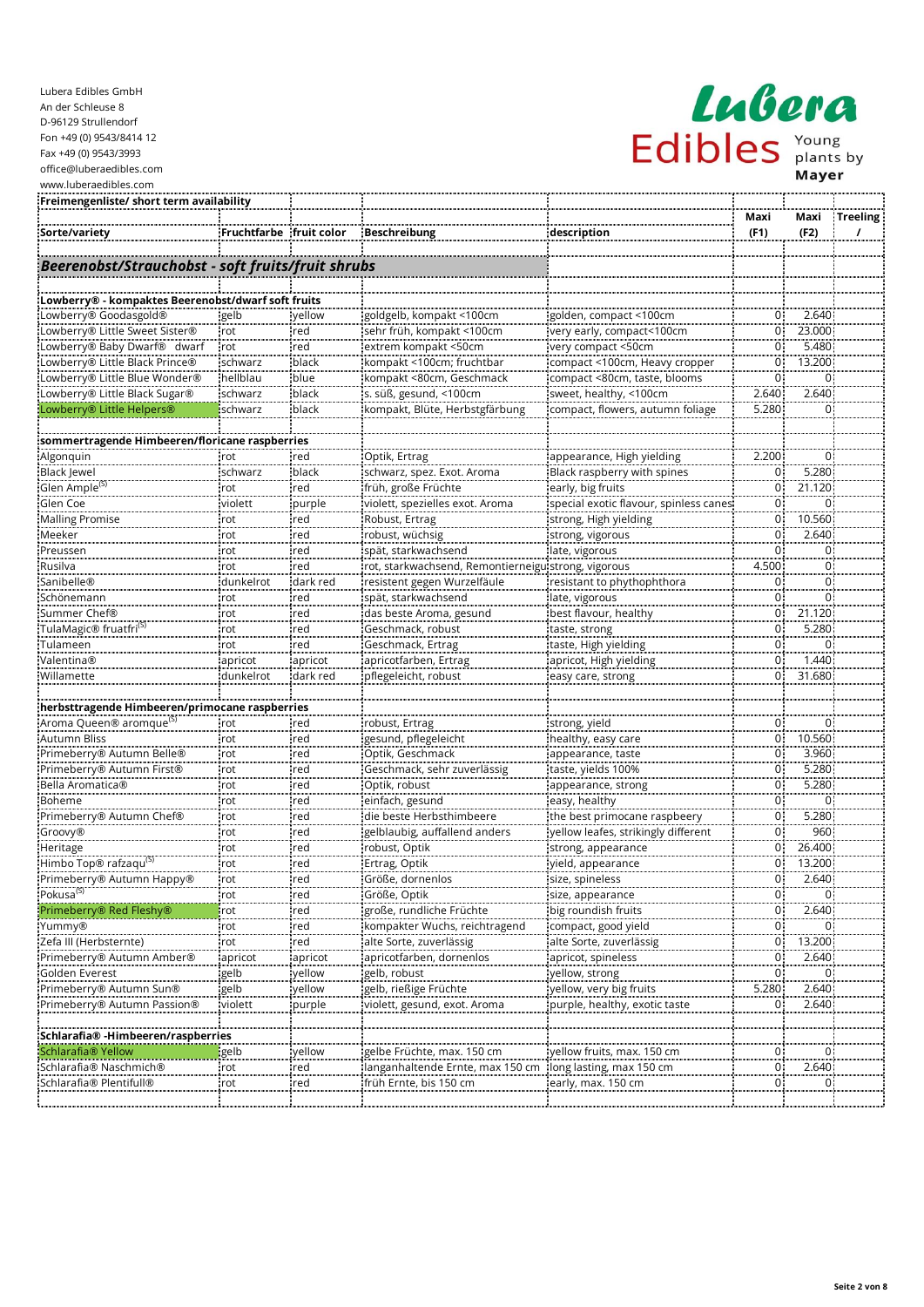| LLAIIOI        |                             |  |  |  |  |  |
|----------------|-----------------------------|--|--|--|--|--|
| <b>Edibles</b> | Young<br>plants by<br>Mayer |  |  |  |  |  |

| Freimengenliste/ short term availability                     |                         |            |                                                         |                                       |                |                |                 |
|--------------------------------------------------------------|-------------------------|------------|---------------------------------------------------------|---------------------------------------|----------------|----------------|-----------------|
|                                                              |                         |            |                                                         |                                       | Maxi           | Maxi           | <b>Treeling</b> |
| Sorte/variety                                                | Fruchtfarbe fruit color |            | Beschreibung                                            | description                           | (F1)           | (F2)           | $\prime$        |
|                                                              |                         |            |                                                         |                                       |                |                |                 |
| Twotimer® -Himbeeren/raspberries                             |                         |            |                                                         |                                       |                |                |                 |
| Twotimer® Solu rot <sup>(S)</sup>                            | rot                     | red        | Geschmack, zweimaltragend                               | taste, remontant                      | 0              | $\mathbf 0$    |                 |
| Twotimer® Sugana <sup>(S)</sup>                              | rot                     | red        | klass. 2x tragende Sorte                                | classic 2x bearing variety            | $\overline{0}$ | 2.640          |                 |
| Twotimer® Sugana gelb <sup>(S)</sup>                         | gelb                    | vellow     | klass. 2x tragende Sorte                                | classic 2x bearing variety            | 5.280          | 1.920          |                 |
| Lowberry®-Himbeeren/raspberries                              |                         |            |                                                         |                                       |                |                |                 |
| Lowberry® Baby Dwarf®                                        | rot                     | red        | extrem kompakt <50cm                                    | very compact <100cm                   | $\pmb{0}$      | 5.480          |                 |
| Lowberry® Goodasgold®                                        | gelb                    | vellow     | goldgelb, kompakt <100cm                                | golden, compact <100cm                | $\mathbf 0$    | 2.640          |                 |
| Lowberry® Little Sweet Sister®                               | rot                     | red        | sehr früh, kompakt<100cm                                | very early, compact <100cm            | $\Omega$       | 23.000         |                 |
| Zier-Himbeeren/ornamental raspberry                          |                         |            |                                                         |                                       |                |                |                 |
| Olympic Double                                               | lachs-rot               | salmon-red | strauchartiger Wuchs, gefüllte rosa Edouble pink flower |                                       | $\Omega$       | $\Omega$       |                 |
| Pacific Rose                                                 | lachs-rot               | salmon-red | strauchartiger Wuchs, rosa Blüten                       | pink flowers                          | 2.640          | $\Omega$       |                 |
|                                                              |                         |            |                                                         |                                       |                |                |                 |
| sommertragende Brombeeren/floricane blackberries             |                         |            |                                                         |                                       |                | 980            |                 |
| <b>Asterina®</b>                                             | schwarz                 | black      | groß, süß                                               | big, sweet                            | 0              |                |                 |
| <b>Black Satin</b>                                           | schwarz                 | black      | früh, groß                                              | early, big                            | $\mathbf 0$    | 26.400         |                 |
| Chester                                                      | schwarz                 | black      | groß, dornenlos                                         | big, spineless                        | $\overline{0}$ | $\Omega$       |                 |
| Columbia Star <sup>(S)</sup>                                 | schwarz                 | black      | sehr groß, Geschmack, trailling                         | very big, taste, trailling            | 2.640          | $\Omega$       |                 |
| Dirksen Thornless                                            | schwarz                 | black      | dornenlos, gesund                                       | spineless, healthy                    | 0              | 10.580         |                 |
| Loch Maree <sup>(S)</sup>                                    | schwarz                 | black      | rosafarbene, doppelte Blüte                             | pink double flowers                   | $\mathsf 0$    | 2.640          |                 |
| Loch Ness <sup>(S)</sup>                                     | schwarz                 | black      | groß, dornenlos, Klassiker                              | big, spineless, classic variety       | 0              | $\mathbf 0$    |                 |
| Navaho® arapaho <sup>(S)</sup>                               | schwarz                 | black      | aufrecht, gesund, sehr w'hart                           | upright, healthy, very cold resistant | 0              | $\overline{0}$ |                 |
| Navaho® Big and Early®                                       | schwarz                 | black      | früh, groß, Ertrag, s. winterhart                       | early, big, yield, winter hardy       | $\overline{0}$ | 10.560         |                 |
| Navaho <sup>®</sup> Summerlong <sup>®</sup>                  | schwarz                 | black      | Ertrag, lange Erntezeit, w'hart                         | yield, long harvest, hardy            | $\overline{0}$ | 10.560         |                 |
| Navaho® The Big Easy®                                        | schwarz                 | black      | größer, einfache Kultur, w'hart                         | bigger, easy culture, hardy           | 0              | $\mathbf 0$    |                 |
| Oregon Thornless                                             | schwarz                 | black      | Optik, Aroma                                            | appearance, flavour                   | 0              | 10.560         |                 |
| <b>Theodor Reimers</b>                                       | schwarz                 | black      | bedortn                                                 | thorny                                | $\mathsf 0$    | $\Omega$       |                 |
| <b>Triple Crown</b>                                          | schwarz                 | black      | groß, gesund                                            | big, healthy                          | 0              | 10.560         |                 |
| herbsttragende Brombeeren/primocane blackberries             |                         |            |                                                         |                                       |                |                |                 |
| Direttissima® Montblanc®                                     | schwarz                 | black      | früheste Herbstbrombeere                                | earliest primocane blackberry         | 0              | 7.920          |                 |
| Lowberry®-Brombeere/blackberry                               |                         |            |                                                         |                                       |                |                |                 |
| Lowberry® Little Black Prince®                               | schwarz                 | black      | kompakt, sehr fruchtbar                                 | compact, very fruitful                | $\mathbf 0$    | 13.200         |                 |
| Rubus-Hybriden und Besonderheiten/Rubus hybrids and specials |                         |            |                                                         |                                       |                |                |                 |
| Buckingham Tayberry                                          | dunkelrot               | dark red   | dornenlos, Geschmack                                    | spineless, taste                      | 0              | 21.120         |                 |
| Dorman Red                                                   | dunkelrot               | dark red   | Optik, kräftiger Wuchs                                  | appearance, vigorous                  | $\mathbf 0$    | $\Omega$       |                 |
| Japanische Weinbeere                                         | rot                     | red        | gesund, Besonders                                       | healthy, special                      | $\mathbf 0$    | 2.640          |                 |
| Tayberry                                                     | dunkelrot               | dark red   | aromatisch, gesund                                      | flavour, healthy                      | 0              | 2.640          |                 |
| Thornless Boysenberry                                        | dunkelrot               | dark red   | dornenlos, anspruchslos                                 | spineless, strong                     | $\overline{0}$ | $\overline{0}$ |                 |
| Thornless Loganberry                                         | dunkelrot               | dark red   | gesund, außergewöhnlich                                 | healthy, very special                 | $\mathbf 0$    | 5.280          |                 |
| Tummleberry                                                  | dunkelrot               | dark red   | besonders                                               | special                               | $\mathbf 0$    | 10.560         |                 |
| Erdbeerhimbeere                                              | rot                     | red        | besonders, Bodendecker                                  | special, groundcover                  | 5.280          | $\mathbf 0$    |                 |
|                                                              |                         |            |                                                         |                                       |                |                |                 |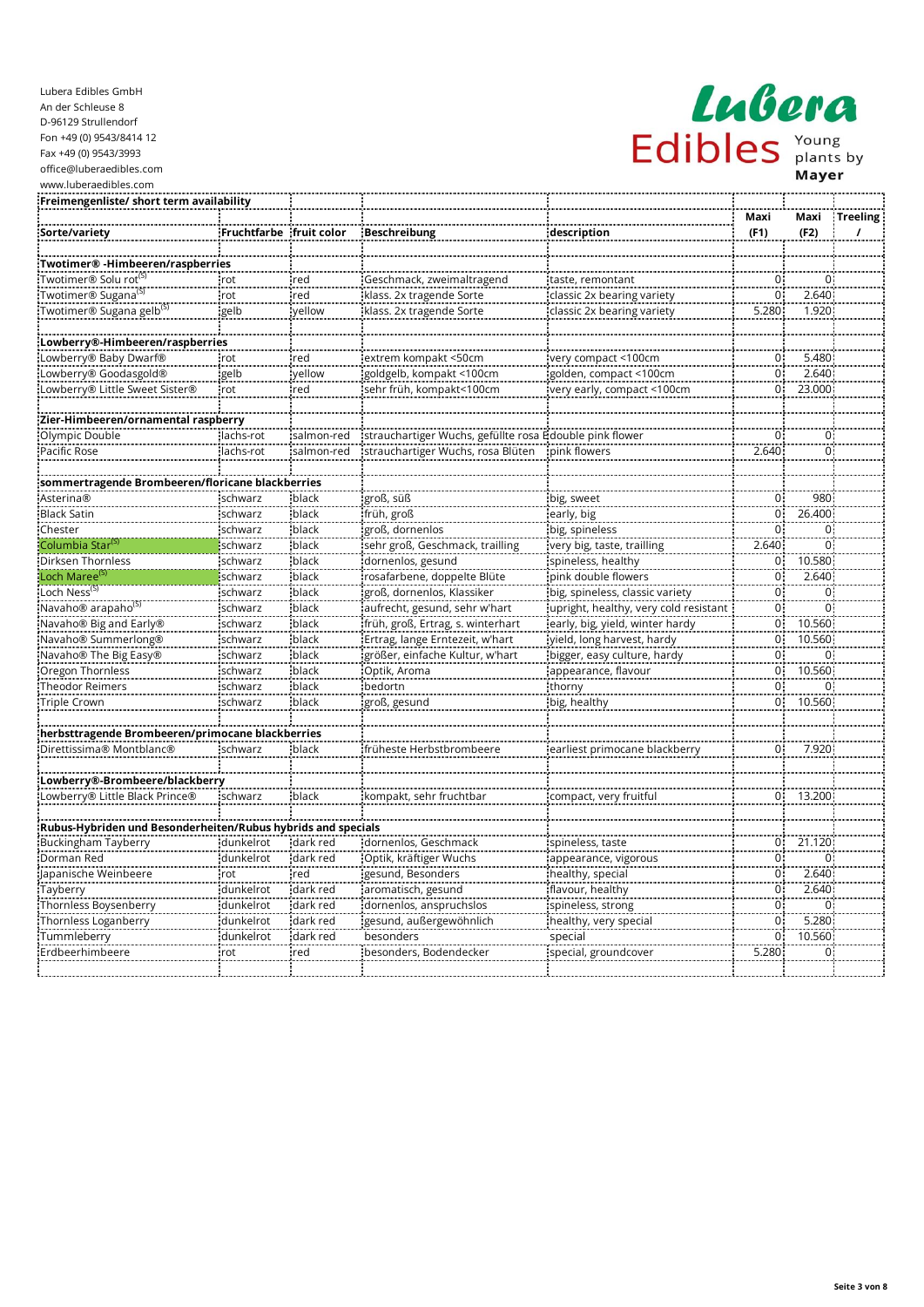| Lubera Edibles GmbH      |
|--------------------------|
| An der Schleuse 8        |
| D-96129 Strullendorf     |
| Fon +49 (0) 9543/8414 12 |
| Fax +49 (0) 9543/3993    |
| office@luberaedibles.com |
| www.luberaedibles.com    |

| <b>ISON</b><br>$\mathcal{L}$ $\mathcal{L}$ |  |                             |  |  |  |  |  |
|--------------------------------------------|--|-----------------------------|--|--|--|--|--|
| Edibles                                    |  | Young<br>plants by<br>Mayer |  |  |  |  |  |

| Freimengenliste/ short term availability              |                         |            |                               |                                   |                |                |                 |
|-------------------------------------------------------|-------------------------|------------|-------------------------------|-----------------------------------|----------------|----------------|-----------------|
|                                                       |                         |            |                               |                                   | Maxi           | Maxi           | <b>Treeling</b> |
| Sorte/variety                                         | Fruchtfarbe fruit color |            | <b>Beschreibung</b>           | description                       | (F1)           | (F2)           | $\prime$        |
|                                                       |                         |            |                               |                                   |                |                |                 |
| Heidelbeeren/blueberries                              |                         |            |                               |                                   |                |                |                 |
| <b>Blautropf®</b>                                     | hellblau                | light blue | besonders, komp., rote Blüte  | special, compact, red flowers     | 0              | $\mathbf 0$    |                 |
| Blue Dessert®                                         | hellblau                | light blue | spät, Ertrag                  | late, yield                       | 0              | $\mathbf 0$    |                 |
| Bluecrop                                              | hellblau                | light blue | Ertrag, robust                | yield, strong                     | 0              | $\mathbf 0$    |                 |
| <b>Blueroma®</b>                                      | hellblau                | light blue | Aroma, Größe                  | flavour, size                     | 0              | $\mathbf 0$    |                 |
| Brigitta Blue                                         | hellblau                | light blue | spät, groß                    | late, big                         | 0              | $\mathbf 0$    |                 |
| <b>Buddy Blue®</b>                                    | hellblau                | light blue | Spät, Befruchter f. Pink Lem. | late, pollinator f. Pink Lem.     | 0              | $\mathbf 0$    |                 |
| Cabernet Splash®                                      | hellblau                | light blue | rote Blattfarbe               | red leafed                        | 0              | $\mathbf 0$    |                 |
| Duke                                                  | hellblau                | light blue | früheste, groß, ertragreich   | earliest var., big                | 0              | $\mathbf 0$    |                 |
| Emil                                                  | schwarz                 | black      | kompakt, Geschmack            | compact/ taste                    | 0              | $\mathbf 0$    |                 |
| Hortblue Petite®                                      | hellblau                | light blue | kompakt, remontierend         | compact, remontant                | 0              | $\mathbf 0$    |                 |
| Hortblue Poppins®                                     | hellblau                | light blue | Ertrag, Geschmack             | yield, taste                      | 0              | $\mathbf 0$    |                 |
| Patriot                                               | hellblau                | light blue | früh, groß                    | early, big                        | 0              | $\mathbf 0$    |                 |
| Pinkberry® Pink Lemonade®                             | rosa                    | pink       | rosa, Geschmack               | pink, taste                       | 0              | $\mathbf 0$    |                 |
| Putte                                                 | schwarz                 | black      | kompakt, Geschmack            | compact/ taste                    | 0              | $\mathbf 0$    |                 |
| Reka®                                                 | hellblau                | light blue | Geschmack, früh               | taste, early                      | 0              | $\pmb{0}$      |                 |
| Rubel                                                 | dunkelblau              | dark blue  | starkwachsend                 | strong growing                    | 0              | $\mathbf 0$    |                 |
| Sunshine Blue                                         | hellblau                | light blue | kompakt, Optik                | compact, appearance               | 0              | $\mathbf 0$    |                 |
| Yellowberry Blue®                                     | hellblau                | light blue | gelblaubig, Herbstfärbung     | yellow leafed blueberry selection | 0              | $\mathbf 0$    |                 |
|                                                       |                         |            |                               |                                   |                |                |                 |
| Lowberry® Heidelbeere/ Blueberry                      |                         |            |                               |                                   |                |                |                 |
| Lowberry® Little Blue Wonder®                         | hellblau                | light blue | kompakt <80cm, Geschmack      | compact <80cm, taste, blooms      | 0              | $\mathbf 0$    |                 |
|                                                       |                         |            |                               |                                   |                |                |                 |
| Preiselbeere/lingonberry                              |                         |            |                               |                                   |                |                |                 |
| <b>Red Pearl</b>                                      | rot                     | red        | Bodendecker, Ertrag           | groundcover, yield                | 0              | $\mathbf 0$    |                 |
|                                                       |                         |            |                               |                                   |                |                |                 |
| Cranberry                                             |                         |            |                               |                                   |                |                |                 |
| Stevens                                               | rot                     | red        | Bodendecker, Blüte, Frucht    | groundcover, flower, fruit        | 0              | $\mathbf 0$    |                 |
|                                                       |                         |            |                               |                                   |                |                |                 |
| dauertragende Erdbeeren/everbearing strawberries      |                         |            |                               |                                   |                |                |                 |
| Double Pleasures <sup>®</sup> standing Pink           | rot                     | red        | dunkelrot, Gesund, Topf       | dark red, healthy, pot            | 0              | $\mathbf 0$    |                 |
| Double Pleasures® hanging Pink                        | rot                     | red        | dunkelrot, Gesund, Topf       | dark red, healthy, pot            | 0              | $\mathbf 0$    |                 |
| Double Pleasures® Delirose®                           | rot                     | red        | früh, Aroma, Topf             | early, healthy, pot               | 5.280          | $\mathbf 0$    |                 |
| Double Pleasures <sup>®</sup> Happy Eyes <sup>®</sup> | rot                     | red        |                               |                                   | 0              | $\mathbf 0$    |                 |
| Parfum® Ewigi Liebi®                                  | rot                     | red        | aromatisch, Dauerträger       | flavour, everbearing              | 10.580         | $\pmb{0}$      |                 |
| Parfum® Fraisibelle®                                  | rot                     | red        | Topf-/Balkon-Erdbeere         | for pots/patio/balcony            | 5.280          | $\mathbf 0$    |                 |
| Parfum® Freeclimber®                                  | rot                     | red        | kletternd, Aroma              | climbing, flavour                 | 0              | $\mathbf 0$    |                 |
| Parfum® Freejumper®                                   | rot                     | red        | hängend, Aroma                | trailing, flavour                 | 10.580         | $\mathbf 0$    |                 |
| Alexandria                                            | rot                     | red        | Walderdbeere, keine Ausläufer | woodland strawberry               | 0              | 2.640          |                 |
|                                                       |                         |            |                               |                                   |                |                |                 |
| einmaltragende Erdbeeren/june-bearing strawberries    |                         |            |                               |                                   |                |                |                 |
| Frutium® Belleure®                                    | rot                     | red        | dunkelrot, fruchtig           | dark red, fruity                  | $\overline{0}$ | $\mathbf 0$    |                 |
| Frutium® Bonneure®                                    | rot                     | red        | sehr spät, very sweet, Ertrag | very late, very sweet, yield      | 10.580         | $\overline{0}$ |                 |
| Parfum® Schweizerduft®                                | rot                     | red        | m.früh, Aroma, Parfum         | mid-early, flavour, perfume       | 0              | $\overline{0}$ |                 |
| Parfum® Schweizerherz®                                | rot                     | red        | groß, fest-knackig, Geschmack | big, firm-crisp, taste            | 5.280          | $\mathbf 0$    |                 |
|                                                       |                         |            |                               |                                   |                |                |                 |
| schwarze Johannisbeeren/black currants                |                         |            |                               |                                   |                |                |                 |
| Black'n'Red® Premiere®                                | schwarz                 | black      | dunkelrotes Laub, Geschmack   | dark red leafes, good taste       | 0              | $\overline{0}$ |                 |
| Cassisima® Black Marble®                              | schwarz                 | black      | die größten Früchte           | the biggest fruits                | $\overline{0}$ | $\overline{0}$ |                 |
| Cassisima® Blackbells®                                | schwarz                 | black      | lange Trauben, große Früchte  | big fruits, long racemes          | $\overline{0}$ | $\overline{0}$ |                 |
| Cassisima® Neva®                                      | schwarz                 | black      | robust, mild,aufrechter Wuchs | upright growth, mild taste        | $\overline{0}$ | 0              |                 |
| Cassisima® Noiroma®                                   | schwarz                 | black      | groß, sehr süß                | big, very sweet                   | $\overline{0}$ | $\overline{0}$ |                 |
| Titania                                               | schwarz                 | black      | Klassiker, Gesund             | classic, healthy                  | 0              | $\mathbf 0$    |                 |
| Green Life                                            | grün                    | green      | Cassis mit grünen Früchten    | cassis with green fruit           | 0              | $\overline{0}$ |                 |
|                                                       |                         |            |                               |                                   |                |                |                 |
| rote Johannisbeeren/red currants                      |                         |            |                               |                                   |                |                |                 |
| Ribest® Babette®                                      | rot                     | red        | groß, mild, früh              | big, mild taste, early            | $\overline{0}$ | $\overline{0}$ |                 |
| Ribest® Lisette®                                      | rot                     | red        | Gesund, Ertrag, mittelfrüh    | healthy, yield, mid-season        | 0              | $\overline{0}$ |                 |
| Ribest® Sonette®                                      | rot                     | red        | spät, groß, dunkelrot         | late, big fruits, dark red        | 0              | $\overline{0}$ |                 |
| Jonkheer van Tets®                                    | rot                     | red        | Klassiker, robust             | classic, strong                   | $\overline{0}$ | $\overline{0}$ |                 |
|                                                       |                         |            |                               |                                   |                |                |                 |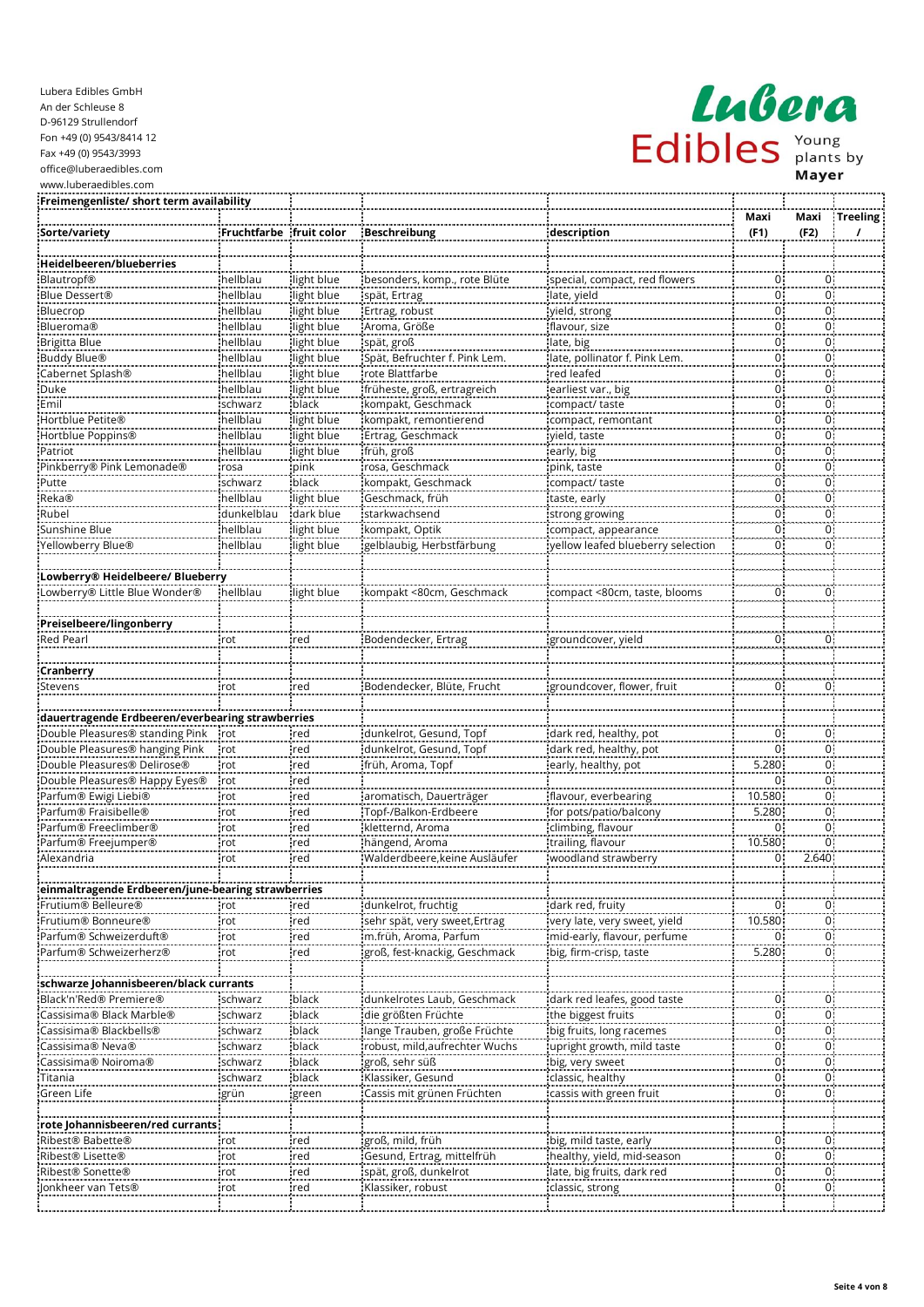| Freimengenliste/ short term availability |                          |              |                                                                |                                     |                     |             |                 |
|------------------------------------------|--------------------------|--------------|----------------------------------------------------------------|-------------------------------------|---------------------|-------------|-----------------|
|                                          |                          |              |                                                                |                                     | Maxi                | Maxi        | <b>Treeling</b> |
| Sorte/variety                            | Fruchtfarbe              | fruit color  | <b>Beschreibung</b>                                            | description                         | (F1)                | (F2)        | $\prime$        |
|                                          |                          |              |                                                                |                                     |                     |             |                 |
| weiße Johannisbeeren/white currants      |                          |              |                                                                |                                     |                     |             |                 |
| Ribest® Blanchette®                      | weiß                     | white        | weiß, früh, robust                                             | white, early, robust                | 0                   | $\mathbf 0$ |                 |
| Weiße Versailler                         | weiß                     | white        | weiß, Klassiker, mittelgroß                                    | white, classic, medium big          | 0                   | $\Omega$    |                 |
|                                          |                          |              |                                                                |                                     |                     |             |                 |
| Lowberry® Johannisbeere                  |                          |              |                                                                |                                     |                     |             |                 |
| Lowberry® Little Black Sugar®            | schwarz                  | black        | süß, gesund, kompakt <100 cm                                   | sweet, healthy, compact<100cm       | 0                   | 10.560      |                 |
|                                          |                          |              |                                                                |                                     |                     |             |                 |
| Stachelbeeren/gooseberries               |                          |              |                                                                |                                     |                     |             |                 |
| Crispa® Darling®                         | rot                      | ired         | bester Geschmack, gesund                                       | best taste, healthy                 | 0                   | 7.920       |                 |
| Crispa® Goldling®                        | gelb                     | vellow       | großfrüchtig, guter Geschmack                                  | big fruits, good taste              | $\overline{0}$      | 5.280       |                 |
| Crispa® Greenling®                       | grün                     | green        | groß, grüne Frucht                                             | big, green fruit                    | 0                   | 0           |                 |
| Crispa® Nibbling®                        | rot                      | red          | vital, sehr früh                                               | health, very early                  | $\overline{0}$      | 5.260       |                 |
| Crispa® Solemio®                         | gelb                     | yellow       | sehr groß, guter Geschmack                                     | very large, good taste              | 5.280               | $\Omega$    |                 |
| Easycrisp® Captivator                    | rot                      | red          | dornenlos (fast), Aroma, mehlt.res                             | spineless, flavour, mildew res      | 0                   | 7.920       |                 |
| Easycrisp® Lady Late®                    | rot                      | red          | dornenlos (fast), spät, dunkelrot                              | spinefree, late, dark red           | 2.640               | $\mathbf 0$ |                 |
| Easycrisp® Lady Sun®                     | gelb                     | vellow       | dornenlos (fast), mehltauresist                                | spineless, mildew resistant         | 0                   | 7.920       |                 |
| Easycrisp® Mme Sanssouci®                | rot                      | red          | dornenlos (fast), dunkelrot, Geschmaspinefree, dark red, taste |                                     | 0                   | 5.260       |                 |
| Easycrisp® Mr. Green®                    | grün                     | green        | sehr süß, hoch mehltautolerant                                 | very sweet, midlew resist           | $\mathsf 0$         | 5.260       |                 |
| Deep Red                                 | rot                      | red          | Farbe, Geschmack                                               | color, taste                        | $\mathsf 0$         | $\Omega$    |                 |
| Hinnonmaki red                           | rot                      | red          | roter Klassiker,                                               | classic red                         | $\mathsf 0$         | 2.640       |                 |
| Hinnonmaki yellow                        |                          | vellow       |                                                                |                                     | $\mathbf 0$         | $\mathbf 0$ |                 |
| Laprima <sup>(S)</sup>                   | gelb                     |              | gelber Klassiker                                               | classic yellow<br>big, appearance   | $\mathbf 0$         | $\mathbf 0$ |                 |
| Leora                                    | gelb-rot<br>gelb-rot     | yellow-red   | groß, Optik                                                    |                                     | $\overline{0}$      | $\mathbf 0$ |                 |
| Spinefree red                            |                          | yellow-red   | mittelgroß, aromatisch                                         | medium large, aromatic              | 0                   | $\mathbf 0$ |                 |
| Xenia® rafzuera <sup>(S)</sup>           | rot                      | red          | dornenlos, mehrtau tolerant                                    | spineless, mildew tolerant          | 0                   | $\Omega$    |                 |
|                                          | rot-gelb                 | red-yellow   | früh, groß                                                     | early, big                          |                     |             |                 |
|                                          |                          |              |                                                                |                                     |                     |             |                 |
| Josatbeere/Josatberry                    |                          |              |                                                                |                                     |                     |             |                 |
| Josta                                    | braun-schwar brown-black |              | besonders, sehr wüchsig                                        | special, vigorous                   | 0<br>$\overline{0}$ | $\mathbf 0$ |                 |
| Jofruity®                                | braun-schwar brown-black |              | frühreifend, sehr fruchtbar                                    | early ripening, very fruitful       |                     | 1.440       |                 |
| <b>Jodeli®</b>                           | braun-schwar brown-black |              | süß, schächster Wuchs                                          | sweet, less vigorous growth         | $\mathbf 0$         | 1.440       |                 |
| Jogusto®                                 | braun-schwar brown-black |              | spätreifend, starker Wuchs                                     | late, most vigorous growth          | $\pmb{0}$           | 2.640       |                 |
|                                          |                          |              |                                                                |                                     |                     |             |                 |
| Mini-Kiwi/Kiwiberry                      |                          |              |                                                                |                                     |                     |             |                 |
| Fresh Jumbo º                            | dunkelgrün               | dark green   | Geschmack, robust                                              | taste, strong                       | 0<br>$\overline{0}$ | 1.440       |                 |
| Prince Jumbo o                           |                          |              | blühfreudig, Befruchter                                        | a lot of flowers, pollinator        |                     | 2.640       |                 |
| Red Jumbo º                              | rot                      | red          | Farbe, Geschmack                                               | color, taste                        | 0                   | 2.640       |                 |
| Super Issai                              | grün                     | green        | selbsfruchtbar, frosttolerant                                  | self-fertile, frost tolerance       | $\overline{0}$      | $\mathbf 0$ |                 |
| Super Jumbo º                            | grün                     | green        | Größe, Ertrag                                                  | size, yield                         | $\mathbf 0$         | 2.640       |                 |
| Pink Jumbo º                             | rosa                     | pink         | Geschmack, Druchtfarbe                                         | taste, fruit color                  | 0                   | 0           |                 |
|                                          |                          |              |                                                                |                                     |                     |             |                 |
| großfrüchtige Kiwi/Kiwi fruit            |                          |              |                                                                |                                     |                     |             |                 |
| Jenny<br>Hayward female                  | braun                    | brown        | selbstfruchtbar                                                | self-fertile                        | $\mathsf 0$         | 5.280       |                 |
|                                          | grün-braun               | green-brown  | groß, Ertrag                                                   | big, yield                          | 0                   | 2.640       |                 |
| Tomuri male                              |                          |              | Befruchter                                                     | pollinator                          | $\mathbf 0$         | 1.440       |                 |
|                                          |                          |              |                                                                |                                     |                     |             |                 |
| Feige/fig                                |                          |              |                                                                |                                     |                     |             |                 |
| <b>Gustis® Ficcolino®</b>                | grün                     | green        | schwachwachsend, gut verzweigt                                 | less vigorous, good branching       | 0                   | 480         |                 |
| <b>Gustis® Twotimer®</b>                 | rot-braun                | red-brown    | zwei Ernten, stäker im Sommer                                  | two harvets, better yield in summer | $\mathsf{O}\xspace$ | 3.640       |                 |
| Gustis® Morena®                          | rot-braun                | red-brown    | sehr ertragreich, frostfest                                    | very fruitful, frost resistant      | 0                   | 960         |                 |
| Gustis® Perretta®                        | rot-braun                | red-brown    | grosse Früchte, starkwachsend                                  | big fruits, vigorous, frost resist  | $\mathsf 0$         | 1.960       |                 |
| Gustis® Califfo Blue®                    | rot-braun                | red-brown    | große, dunkelviolette Früchte                                  | large, violett fruits               | $\overline{0}$      | 960         |                 |
| Little Miss Figgy <sup>(S)</sup>         | rot-braun                | red-brown    | kompakter Wuchs                                                | compakt growth                      | 0                   | 1.440       |                 |
| Bornholm                                 | rot-braun                | red-brown    | robust, früh                                                   | strong, early                       | $\overline{0}$      | 240         |                 |
| Brown Turkey                             | rot-braun                | red-brown    | Klassiker, bewährt                                             | classic and proven                  | $\mathsf 0$         | 3.960       |                 |
| Desert King                              | grün-gelb                | green-yellow | süß, starkwachsend                                             | sweet, vigorous                     | $\overline{0}$      | 480         |                 |
|                                          |                          |              |                                                                |                                     |                     |             |                 |

Lubera

Edibles Mayer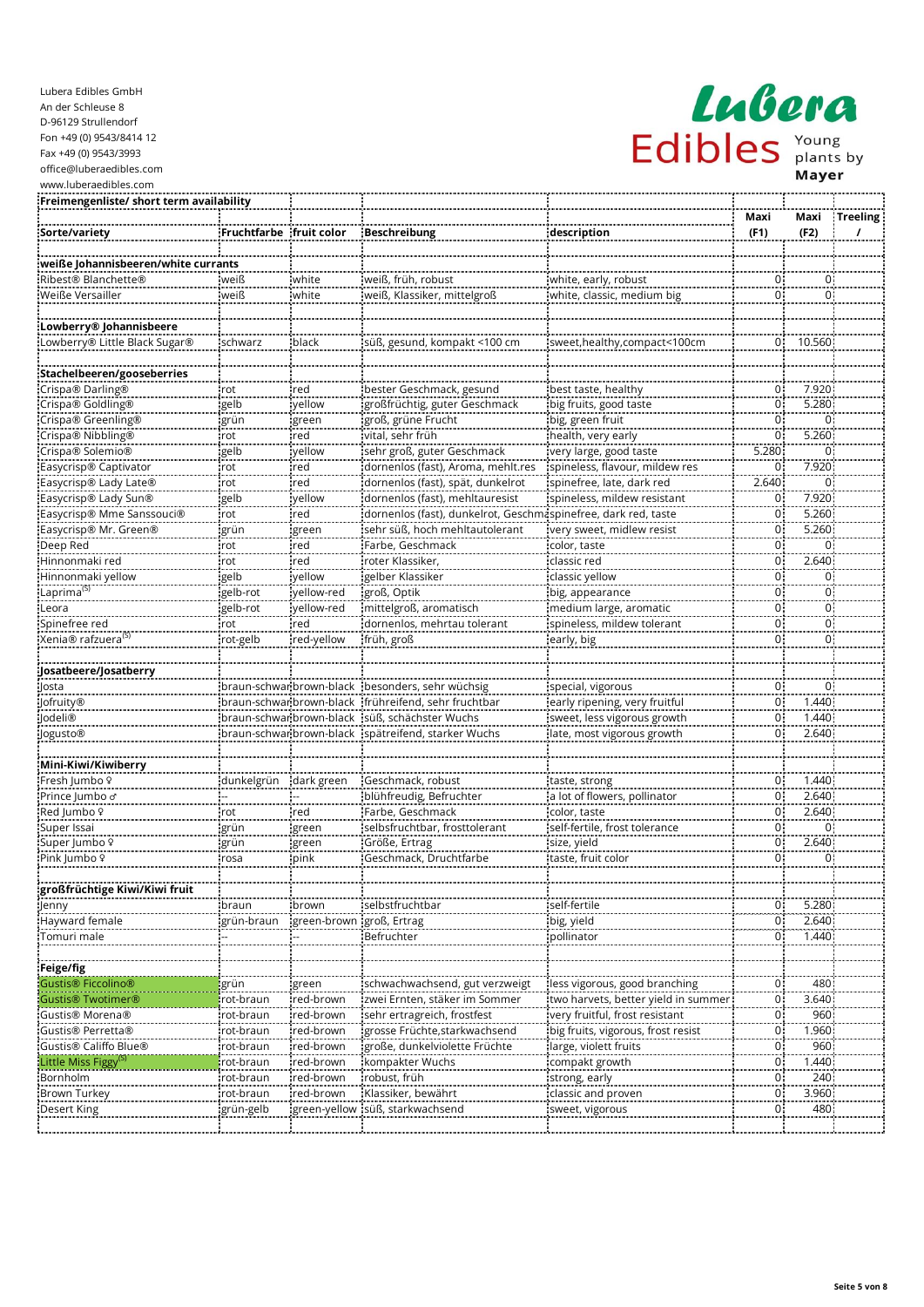| Lubera Edibles GmbH      |
|--------------------------|
| An der Schleuse 8        |
| D-96129 Strullendorf     |
| Fon +49 (0) 9543/8414 12 |
| Fax +49 (0) 9543/3993    |
| office@luberaedibles.com |
| www.luberaedibles.com    |

| LAGORA  |  |                             |  |  |  |  |  |
|---------|--|-----------------------------|--|--|--|--|--|
| Edibles |  | Young<br>plants by<br>Mayer |  |  |  |  |  |

| Freimengenliste/ short term availability            |                                            |                          |                                               |                                      |             |                |                 |
|-----------------------------------------------------|--------------------------------------------|--------------------------|-----------------------------------------------|--------------------------------------|-------------|----------------|-----------------|
|                                                     |                                            |                          |                                               |                                      | Maxi        | Maxi           | <b>Treeling</b> |
| Sorte/variety                                       | Fruchtfarbe   fruit color                  |                          | <b>Beschreibung</b>                           | description                          | (F1)        | (F2)           | $\prime$        |
|                                                     |                                            |                          |                                               |                                      |             |                |                 |
| <b>Blaue Honigbeere/haskap</b>                      |                                            |                          |                                               |                                      |             |                |                 |
| Altaj                                               | blau                                       | blue                     | früh, Frosthärte                              | early, frost resistant               | 0           | $\mathbf 0$    |                 |
| Martin                                              | blau                                       | blue                     | Aroma, Früh                                   | flavour, early                       | 0           | $\mathsf 0$    |                 |
| Duet                                                | blau                                       | blue                     | Wuchs, robust                                 | habit, strong                        | 0           | $\mathbf 0$    |                 |
|                                                     |                                            |                          |                                               |                                      |             |                |                 |
| Goji<br>Sweet Success®                              |                                            |                          |                                               | sweet, healthy                       | 7.920       | $\mathbf 0$    |                 |
| Instant Success®                                    | orange-rot                                 | orange-red               | süß, gesund<br>schnell, ertragreich           | fast, fruitful                       | 0           | $\mathbf 0$    |                 |
| Super Sucess®                                       | orange-rot                                 | orange-red<br>orange-red | süß, ertragreich, starkwachsend               | sweet, fruitful, strong growing      | $\mathbf 0$ | $\mathbf 0$    |                 |
| Little Goji <sup>(S)</sup>                          | orange-rot                                 | orange-red               | kompakt, schneller Ertrag                     | compakt grwoth, early fruiting       | 5.280       | 5.280          |                 |
|                                                     | orange-rot                                 |                          |                                               |                                      |             |                |                 |
| Holunder/elderberry                                 |                                            |                          |                                               |                                      |             |                |                 |
| Haidegg 17                                          | schwarz-violetblack-violet                 |                          | Ertrag, robust                                | yield, strong                        | 0           | $\mathbf 0$    |                 |
| Black Beauty®                                       | schwarz-brau black-brown                   |                          | Optik, Blüte                                  | appearance, flower                   | 1.440       | $\mathbf 0$    |                 |
|                                                     |                                            |                          |                                               |                                      |             |                |                 |
| Apfelbeere/chokeberry                               |                                            |                          |                                               |                                      |             |                |                 |
| Rubina <sup>(S)</sup>                               | schwarz                                    | black                    | Ertrag, Herbstfärbung                         | yield, autumn foliage                | 0           | 480            |                 |
| Viking                                              | schwarz                                    | black                    | Herbstfärbung, gesund                         | autumn foliage, healthy              | 0           | 1.440          |                 |
| Lowberry® Little Helpers®                           | schwarz                                    | black                    | kompakt, Blüte, Herbstgfärbung                | compact, flowers, autumn foliage     | 5.280       | $\mathbf 0$    |                 |
|                                                     |                                            |                          |                                               |                                      |             |                |                 |
| Amelanchier - Saskatoonbeere/-berry                 |                                            |                          |                                               |                                      |             |                |                 |
| Saskablue®                                          | blau                                       | blue                     | ertragreich, typischer Geschmack              | high yield, typical taste            | 0           | $\mathbf 0$    |                 |
| Martin                                              | blau                                       | blue                     | frühreifend, die größten Beeren               | early ripening, biggest berries      | 0           | $\mathbf 0$    |                 |
| Thiessen                                            | blau                                       | blue                     | mittlere Reifezeit, guter Ertrag              | good yield, mid-late                 | 0           | $\mathbf 0$    |                 |
|                                                     |                                            |                          |                                               |                                      |             |                |                 |
| Maulbeere/mulberry                                  |                                            |                          |                                               |                                      |             |                |                 |
| Mulle                                               | schwarz                                    | black                    | fruchtbar, Geschmack                          | fruitful, taste                      | 0           | 3.960          |                 |
| Mojo Berry                                          | schwarz                                    | black                    | kompakter Wuchs                               | compact growth                       | 0           | 2.640          |                 |
| Illionoise Everbearing                              | schwarz                                    | black                    | 2 mal tragend                                 | everbearing                          | 0           | $\Omega$       |                 |
| Zickzack                                            | schwarz                                    | black                    | außergewöhnlicher Wuchs                       | extraordinary growth                 | 2.880       | 2.880          |                 |
|                                                     |                                            |                          |                                               |                                      |             |                |                 |
| Wildobst/wild fruits                                |                                            |                          |                                               |                                      |             |                |                 |
| Haferschlehe/Bullace                                | blau-violett                               | blue-violet              | Besonderheit, robust                          | special, strong                      | 0           | $\mathbf 0$    |                 |
| Pogauner/Damson                                     | blau-violett                               | blue-violet              | Besonderheit, robust                          | special, strong growing              | 1.440       | $\mathbf 0$    |                 |
|                                                     |                                            |                          |                                               |                                      |             |                |                 |
| Sanddorn/Sea Buckthorn                              |                                            |                          |                                               |                                      |             |                |                 |
| Tytti                                               | orange                                     | orange                   | kompakt, Befruchter                           | compact, pollinator                  | $\mathbf 0$ | $\overline{0}$ |                 |
| Tarmo                                               |                                            |                          | kompakt, fruchtbar                            | compact, fruitful                    | 0           | $\mathbf 0$    |                 |
| Pollmix 2                                           |                                            |                          | starkwachsende Befruchter                     | strong growing pollinator            | 0           | $\mathbf 0$    |                 |
| Botanica                                            | gelb-orange                                |                          | yellow-orangegelb-orange Früchte, frühreifend | yellow-orange fruits, early ripen    | 0           | $\pmb{0}$      |                 |
| Gardens Gift                                        | $\overline{\overline{\phantom{a}}}$ orange | orange                   | leuchtend orange Früchte                      | bright orange fruits                 | 0           | 0              |                 |
|                                                     |                                            |                          |                                               |                                      |             |                |                 |
| Switrus® - winterharte Zitronen/hary lemon          |                                            |                          |                                               |                                      |             |                |                 |
| Dreiblättrige Orange/                               |                                            |                          |                                               |                                      |             |                |                 |
| trifoliate orange (Poncirus)                        | gelb                                       | yellow                   | sommergrün, sehr winterhart                   | summer grren, very hardy             | 0           | $\mathbf 0$    |                 |
| Yuzu                                                |                                            |                          |                                               |                                      |             |                |                 |
| (Citrus x junos)                                    | gelb                                       | yellow                   | immergrün, für mildere Lagen                  | evergreen, for milder climate        | 0           | $\mathbf 0$    |                 |
|                                                     |                                            |                          |                                               |                                      |             |                |                 |
| Citrobella® - robuste Kübelpflanzen/tough tub plant |                                            |                          |                                               |                                      |             |                |                 |
| <b>Volkamer Zitrone/Lemon</b>                       |                                            |                          | robuste Zitrone, große Blüten,                | tough lemon, big flowers, intense    |             |                |                 |
| (Citrus volkameriana)                               | gelb                                       | yellow                   | intensiver Duft                               | fragrance                            | 0           | $\mathbf 0$    |                 |
| Kaffir Limette/Lime                                 |                                            |                          | intensiv duftende Blätter, Gewürz             | intensely fragrant leaves, spice for |             |                |                 |
| (Citrus hystrix)                                    | grün                                       | green                    | für asiatische Küche                          | Asian cuisine                        | 0           | 0              |                 |
|                                                     |                                            |                          |                                               |                                      |             |                |                 |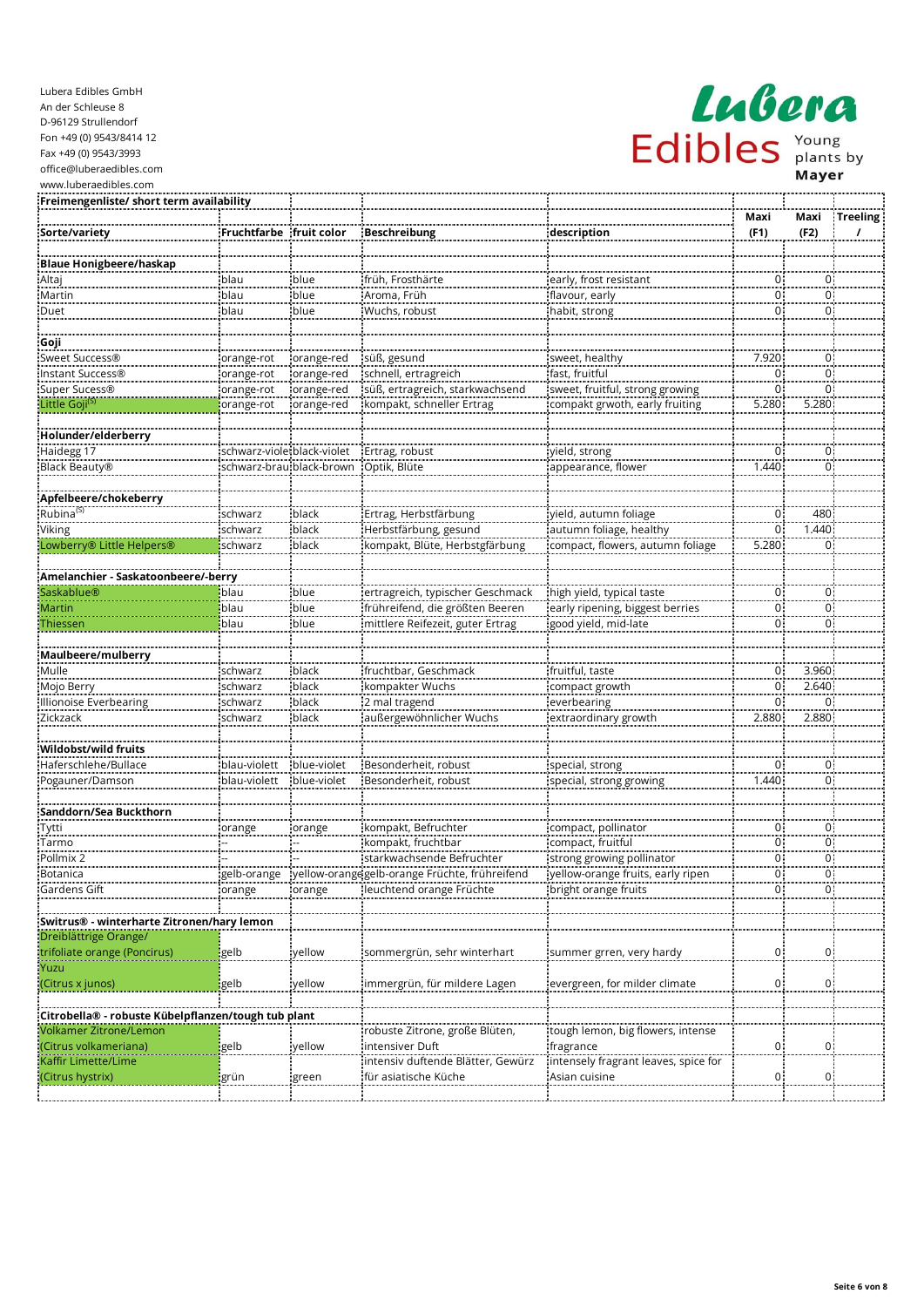| <b>LAUORA</b> |  |                             |  |  |  |
|---------------|--|-----------------------------|--|--|--|
| Edibles       |  | Young<br>plants by<br>Mayer |  |  |  |

| Freimengenliste/ short term availability |              |               |                                      |                                    |                |                         |                 |
|------------------------------------------|--------------|---------------|--------------------------------------|------------------------------------|----------------|-------------------------|-----------------|
|                                          |              |               |                                      |                                    | Maxi           | Maxi                    | <b>Treeling</b> |
| Sorte/variety                            | Fruchtfarbe  | fruit color   | <b>Beschreibung</b>                  | description                        | (F1)           | (F2)                    | $\prime$        |
|                                          |              |               |                                      |                                    |                |                         |                 |
| Gemüse/Vegetables                        |              |               |                                      |                                    |                |                         |                 |
|                                          |              |               |                                      |                                    |                |                         |                 |
|                                          |              |               |                                      |                                    |                |                         |                 |
| <b>Ewiges Gemüse®/EverVeg®</b>           |              |               |                                      |                                    |                |                         |                 |
| Rhabarber/rhubarb                        |              |               |                                      |                                    |                |                         |                 |
| Canada Red                               | rot          | red           | Geschmack, robust                    | healthy, strong                    | 0              | 26.400                  |                 |
| Elmsblitz                                | rot          | red           | Ertrag, Optik                        | yield, appearance                  | 2.640          | $\Omega$                |                 |
| Everred®                                 | rot          | red           | rote Stiele - innen und außen        | red stalks - inside and outside    | 0              | 2.640                   |                 |
| Fultons Strawberry Surprise              | rot-grün     | red-green     | Optik, gesund                        | appearance, healthy                | $\overline{0}$ | 21.120                  |                 |
| Glaskins Perpetual                       | grün         | green         | niedriger Oxalsäure-Gehalt           | low oxalic acid level              | $\mathbf 0$    | 7.920                   |                 |
| Lillibarber®                             | rot-grün     | red-green     | kompakt <30cm                        | compact < 30cm, special            | 0              | $\mathbf 0$             |                 |
| Livingston®                              | grün         | green         | tagneutral                           | day neutral                        | 5.260          | 35.000                  |                 |
| Timperley Early<br>Victoria              | grün         | green         | früh, Ertrag                         | early, yield                       | 960<br>10.520  | $\mathbf 0$<br>$\Omega$ |                 |
|                                          | grün         | green         | sehr ertragreich, historische Sorte  | high yield, old variety            |                |                         |                 |
| Meerkohl/Seakale (Crambe maritima)       |              |               |                                      |                                    |                |                         |                 |
| Caramba <sup>®</sup> Blue                | blau         | blue          | mehrjährig, blaue Blätter            | perennial, blue leafes             | $\mathsf 0$    | $\mathbf 0$             |                 |
| Caramba <sup>®</sup> Green               | grün         | green         | mehrjährig, grüne Blätter            | perennial, green leafes            | 0              | $\mathbf 0$             |                 |
| Caramba <sup>®</sup> White               | weiß         | white         | mehrjährig, weiße Blüten             | perennial, white flowers           | 0              | $\Omega$                |                 |
|                                          |              |               |                                      |                                    |                |                         |                 |
| <b>Baumkohl/Treekale</b>                 |              |               |                                      |                                    |                |                         |                 |
| Daubenton's green                        | grün         | green         | mehrjährig, grünes Laub              | perennial, geen leafes             | 0              | $\mathbf 0$             |                 |
| Daubenton's Variegata                    | weiß-grün    | white-green   | mehrjährig, weiß-grünes Laub         | perennial, white variegated leafes | 0              | $\mathbf 0$             |                 |
| <b>Taunton Deane</b>                     | blau-grün    | blue-green    | winterfest, blaues Laub              | winterhardy, blue leafes           | 0              | $\mathbf 0$             |                 |
|                                          |              |               |                                      |                                    |                |                         |                 |
| Artischocke/artichoke                    |              |               |                                      |                                    |                |                         |                 |
| Tavor                                    | grün-violett | green-violett | mehrjährig, auffällige Blüte         | perennial, striking flower         | 0              | $\mathbf 0$             |                 |
| Colorado Red Star                        | rot          | red           | rotgefärbte Blütenknospen            | red coloured flower buds           | 0              | $\mathbf 0$             |                 |
| Vert de Lyon                             | grün         | green         | grüne Früchte im ersten Jahr         | green buds in the first year       | 0              | $\Omega$                |                 |
|                                          |              |               |                                      |                                    |                |                         |                 |
| Allium sp.                               |              |               |                                      |                                    |                |                         |                 |
| Winterheckenzw./Welsh Onion              | grün         | green         | ausdauernd, mildes Aroma             | persistent, mild onion flavour     | 0              | $\mathbf 0$             |                 |
| Schnittkoblauch/garlic chives            | grün         | green         | Blätter mit Knoblauch-Aroma          | leaves are used, mild garlic aroma | 0              | $\mathbf 0$             |                 |
| Etagenzwiebel/Tree Onion                 | grün         | green         | mehrjährige Zwiebel-Spezialität      | perennial onion speciality         | 0              | $\mathbf 0$             |                 |
| Ackerlauch/Wild leek                     | grün-blau    | green-blue    | ausdauernd, winterharter Lauch       | hardy perennial leek               | 0              | $\mathbf 0$             |                 |
| Berglauch/Mountain leek                  | grün-violett | green-purple  | essbar, späte violette Blüte         | eadible, late purple flowers       | 0              | 0                       |                 |
|                                          |              |               |                                      |                                    |                |                         |                 |
| Meerrettich/horseradish                  |              |               |                                      |                                    |                |                         |                 |
| Karl der Große/Charlemagne               | weiß         | white         | winterhart, robust                   | frost resistant, strong            | 0              | $\mathbf 0$             |                 |
|                                          |              |               |                                      |                                    |                |                         |                 |
| Wasabi                                   |              |               |                                      |                                    | 0              | $\mathbf 0$             |                 |
| Matsum                                   | grün         | green         | interessante Gewürzpflanze           | interesting spice plant            |                |                         |                 |
| Zuckerwurzel/Skirret                     |              |               |                                      |                                    |                |                         |                 |
| Zuckerwurzel/Skirret                     | weiß         | white         | winterharte, essbare süße Wurzel     | winterhardy, edible sweet roots    | $\overline{0}$ | $\overline{0}$          |                 |
|                                          |              |               |                                      |                                    |                |                         |                 |
| Süßholz/Liquorice                        |              |               |                                      |                                    |                |                         |                 |
| Süßholz/Liquorice                        | braun        | brown         | violette Blüten, mehrjährig, krautig | Herbaceous plant, violett flowers  | 0              | $\mathbf 0$             |                 |
|                                          |              |               |                                      |                                    |                |                         |                 |
| Chinese sweet tea                        |              |               |                                      |                                    |                |                         |                 |
| Süßblatt®/Sugarleaf®                     | grün         | green         | Blätter mit enormer Süßkraft         | leafes with strong sweetness       | 0              | $\overline{0}$          |                 |
|                                          |              |               |                                      |                                    |                |                         |                 |